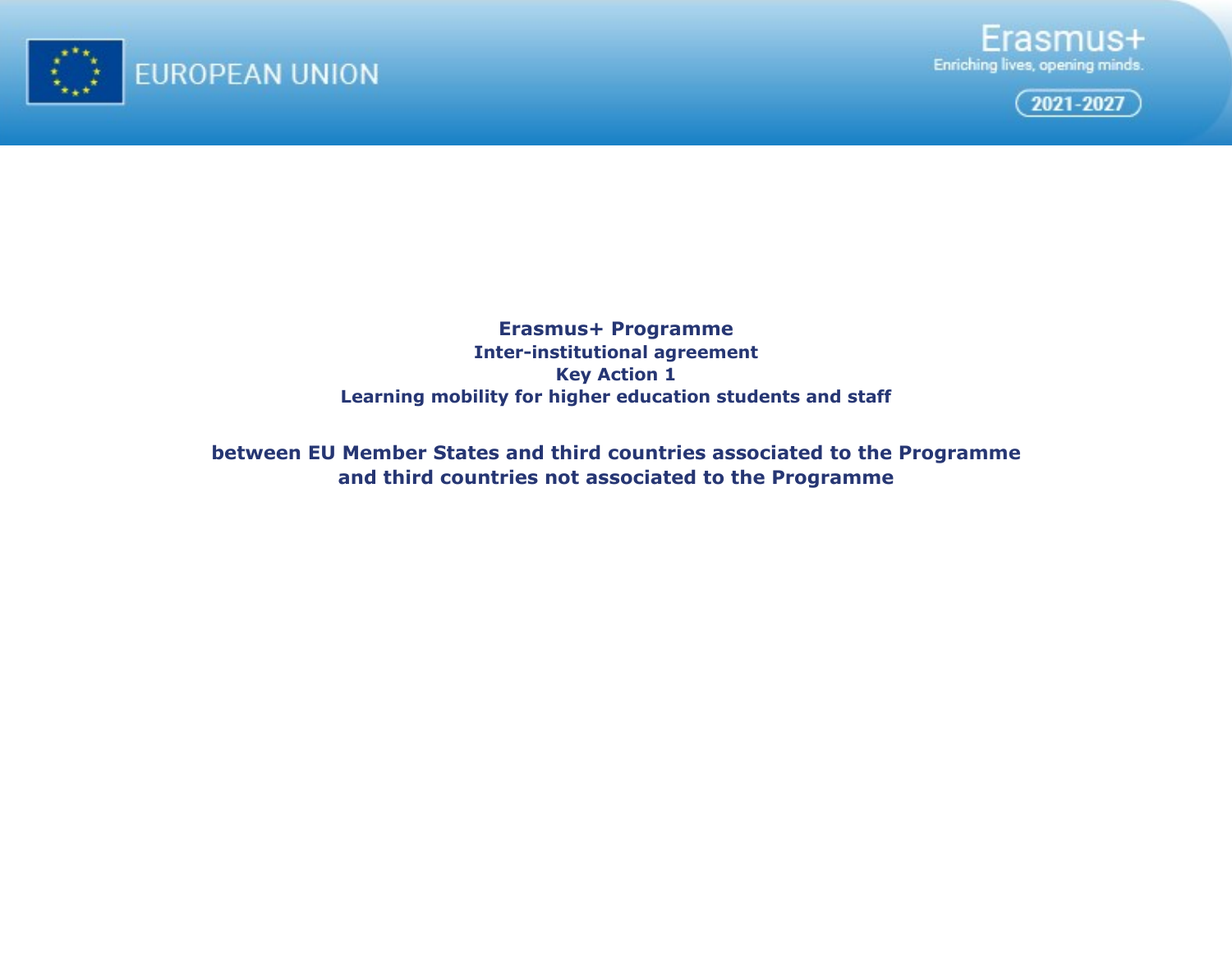The institutions<sup>1</sup> named below agree to cooperate for the exchange of students and/or staff in the context of the Erasmus+ programme. This agreement is valid for the Erasmus+ call years 20[21]-20[27] in:

- $\bullet$  KA131
- $\bullet$  KA171

 $\overline{\phantom{a}}$ 

The institutions commit to sound and transparent management of funds allocated to them through Erasmus+ and to respect the quality requirements of the Programme, outlined in the [Erasmus Charter for Higher Education](https://ec.europa.eu/programmes/erasmus-plus/resources/documents/applicants/higher-education-charter_en)<sup>2</sup> and in this agreement.

The institutions agree on exchanging their mobility-related data according to the *principles of GDPR*<sup>3</sup> and in line with the technical standards of the [European Student Card Initiative](https://ec.europa.eu/education/education-in-the-eu/european-student-card-initiative_en)<sup>4</sup>, when this becomes available for international mobility involving third countries not associated to the Programme.

Sending institutions located in EU/EEA countries have to ensure compliance with the provisions of art. 46 GDPR for all participants' personal data exchanged in the context of their mobility with institutions from non-EU/EEA countries without an adequacy decision, on the condition that enforceable data subject rights and effective legal remedies for data subjects are available in the respective third country. The participants should be informed in a transparent manner about the level of protection of their personal data, if this is different from the one where the sending institution is located.

 $<sup>1</sup>$  Inter-institutional agreements can be bilateral or multilateral in the case of mobility consortia:</sup>

Bilateral agreements are for cooperation between one higher education institution located in an EU Member State or third country associated to the Programme and another institution located in a third country not associated to the Programme

<sup>-</sup> Multilateral agreements are for cooperation between a mobility consortium of higher education institutions located in one single EU Member State or third country associated to the Programme and another institution located in a third country not associated to the Programme.

<sup>&</sup>lt;sup>2</sup> [https://ec.europa.eu/programmes/erasmus-plus/resources/documents/applicants/higher-education-charter\\_en](https://ec.europa.eu/programmes/erasmus-plus/resources/documents/applicants/higher-education-charter_en)

<sup>&</sup>lt;sup>3</sup>[https://ec.europa.eu/info/law/law-topic/data-protection/reform/rules-business-and-organisations/principles-gdpr\\_en](https://ec.europa.eu/info/law/law-topic/data-protection/reform/rules-business-and-organisations/principles-gdpr_en)

<sup>&</sup>lt;sup>4</sup> https://ec.europa.eu/education/education-in-the-eu/european-student-card-initiative en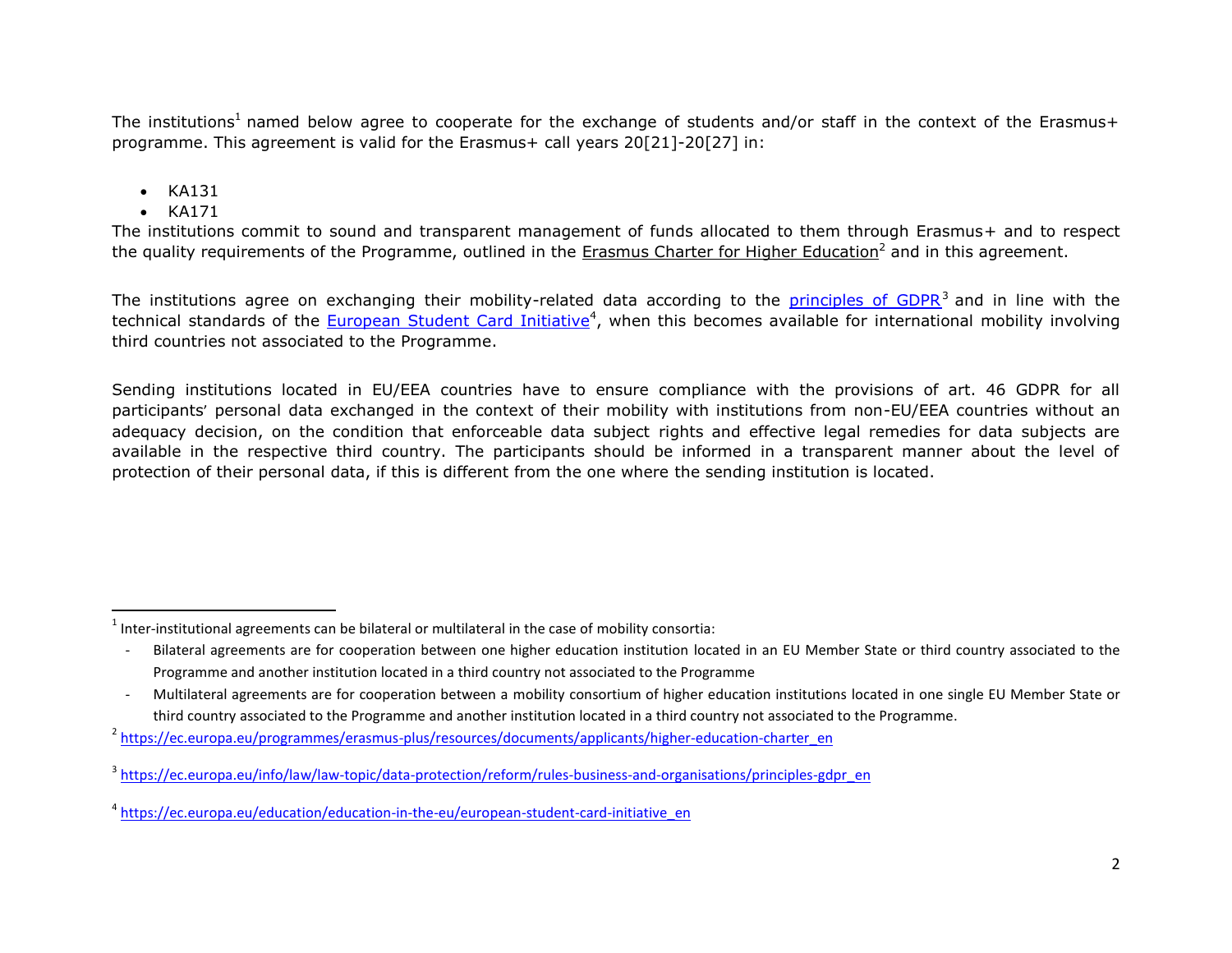# **1. Information about the higher education institutions**

| <b>Name of the</b><br>institution<br>(and department<br>where relevant)                                    | <b>Erasmus</b><br>code or<br>city <sup>5</sup> | Contact details <sup>6</sup><br>(email, phone)                                                                                                                                                                                                                          | <b>Websites</b>                                                                                                                                                  |
|------------------------------------------------------------------------------------------------------------|------------------------------------------------|-------------------------------------------------------------------------------------------------------------------------------------------------------------------------------------------------------------------------------------------------------------------------|------------------------------------------------------------------------------------------------------------------------------------------------------------------|
| Faculty of Natural<br>Sciences<br>Matej Bel University                                                     | <b>SK</b><br>BANSKA01                          | +421 48/446 7439, 6727<br>viera.pavlovicova@umb.sk                                                                                                                                                                                                                      | General: www.umb.sk<br>Faculty/faculties: https://www.fpv.umb.sk/<br>Course catalogue: https://www.fpv.umb.sk/en/international-<br>cooperation/ects-courses.html |
| <b>Charles University</b><br>Faculty of Science<br>Department of<br>Teaching and Didactics<br>of Chemistry | CZ<br>PRAHA07                                  | <b>Central level:</b><br>Rectorate, European<br>Office,<br>erasmus@ruk.cuni.cz<br><b>Faculty level: Erasmus</b><br>Office,<br>erasmus@natur.cuni.cz<br><b>Departmental</b><br><b>Coordinator:</b><br>RNDr. Eva Stratilová<br>Urválková, Ph.D.<br>urvalkov@natur.cuni.cz | General: https://cuni.cz/<br>Faculty/faculties:<br>https://www.natur.cuni.cz/eng/study/erasmus/courses<br>Course catalogue: https://cuni.cz/UKEN-364.html        |

<sup>&</sup>lt;u>5</u><br><sup>5</sup> Higher education institutions (HEIs) from Member States or third countries associated to the Programme should indicate their Erasmus code; HEIs from third countries not associated to the Programme should mention the city where they are located.

 $^6$  Contact details to reach the senior officer in charge of this agreement and of its possible updates.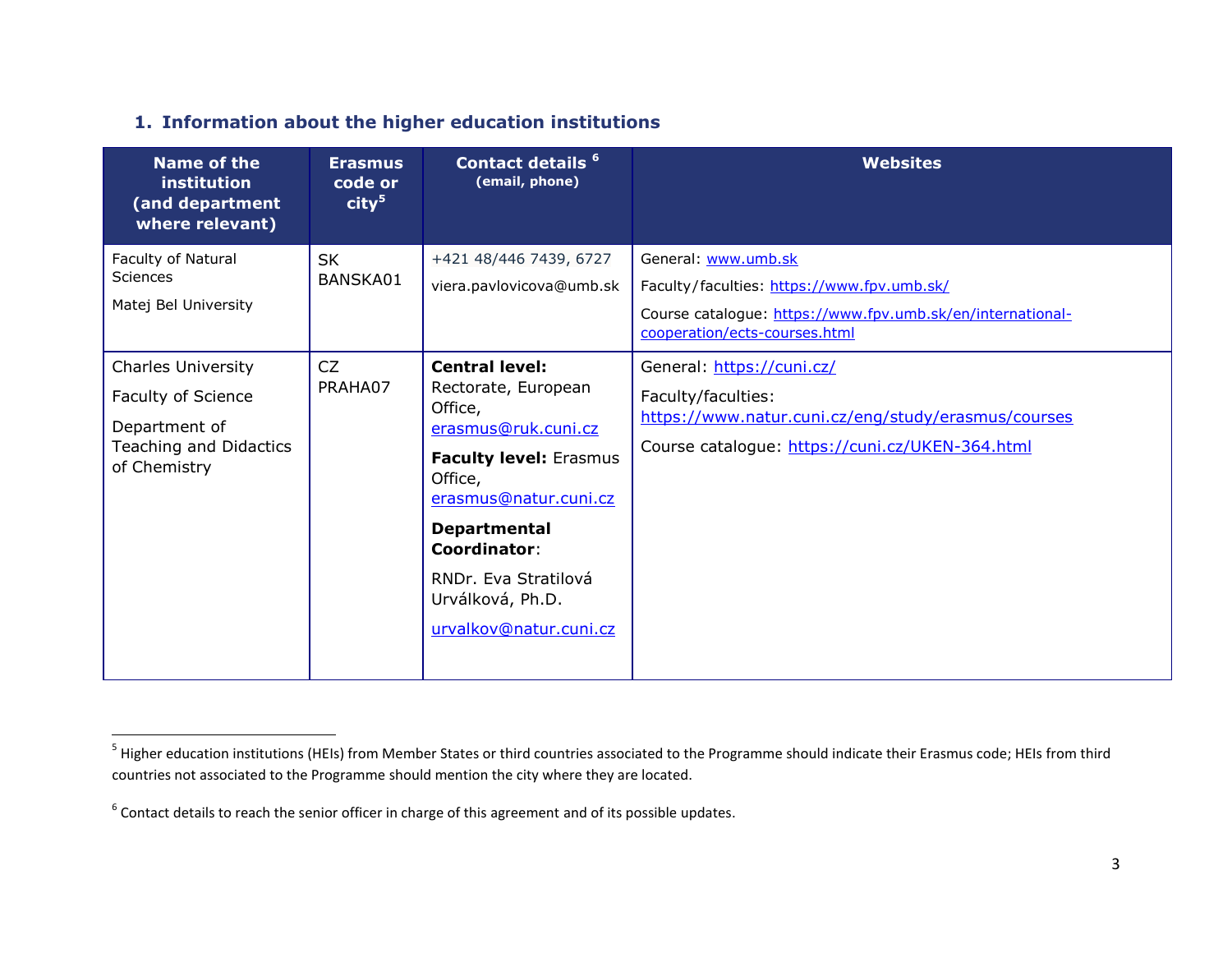### **2. Mobility numbers per academic year**

The partners agree to update the mobility data, whenever possible, by no later than the end of January in the preceding academic year formally via an amendment of the inter-institutional agreement. *In case of later updates in the mobility data, the partners can also agree to accept informal communication means (e.g. exchanges of emails as written proof).*

#### **Number of student and staff mobility periods**

| <b>FROM</b>                                                   | <b>TO</b>                                                              | <b>Subjec</b>                                                   | <b>Subject</b>                    | <b>Study</b><br>cycle<br>[short cycle,<br>1st, $2nd$<br>or $3rd$ ]<br>(optional) | Number of mobility periods                                                         |                                                                                   |                                                                  |                                                                 |
|---------------------------------------------------------------|------------------------------------------------------------------------|-----------------------------------------------------------------|-----------------------------------|----------------------------------------------------------------------------------|------------------------------------------------------------------------------------|-----------------------------------------------------------------------------------|------------------------------------------------------------------|-----------------------------------------------------------------|
| [Erasmus<br>code or city<br>of the<br>sending<br>institution] | <b>[Erasmus</b><br>code or city<br>of the<br>receiving<br>institution] | t area<br><b>ISCED</b><br>CODE <sup>7</sup><br>$($ optional $)$ | area<br><b>NAME</b><br>(optional) |                                                                                  | <b>Student</b><br><b>Mobility</b><br>[Specify here<br>total number<br>of students] | <b>Student</b><br><b>Mobility</b><br>[Specify here]<br>total number<br>of months] | <b>Staff Mobility</b><br>[Specify here total<br>number of staff] | <b>Staff Mobility</b><br>[Specify here total<br>number of days] |
| <b>SK BANSKA01</b>                                            | CZ PRAHA 07                                                            | 0531                                                            | Chemistry                         | 1, 2, 3                                                                          | 4                                                                                  | 5                                                                                 | $\overline{2}$                                                   | 5                                                               |
|                                                               |                                                                        | 0111                                                            | Education<br>science              | 1, 2, 3                                                                          | 4                                                                                  | 5                                                                                 | 2                                                                | 5                                                               |
| CZ PRAHA 07                                                   | SK BANSKA01                                                            | 0531                                                            | Chemistry                         | 1, 2, 3                                                                          | 4                                                                                  | 5                                                                                 | 2                                                                | 5                                                               |
|                                                               |                                                                        | 0111                                                            | Education<br>science              | 1, 2, 3                                                                          | 4                                                                                  | 5                                                                                 | 2                                                                | 5                                                               |

#### **Optional additional information**

blended mobility, traineeships, staff training – after approval

 7 <https://circabc.europa.eu/sd/a/286ebac6-aa7c-4ada-a42b-ff2cf3a442bf/ISCED-F%202013%20-%20Detailed%20field%20descriptions.pdf>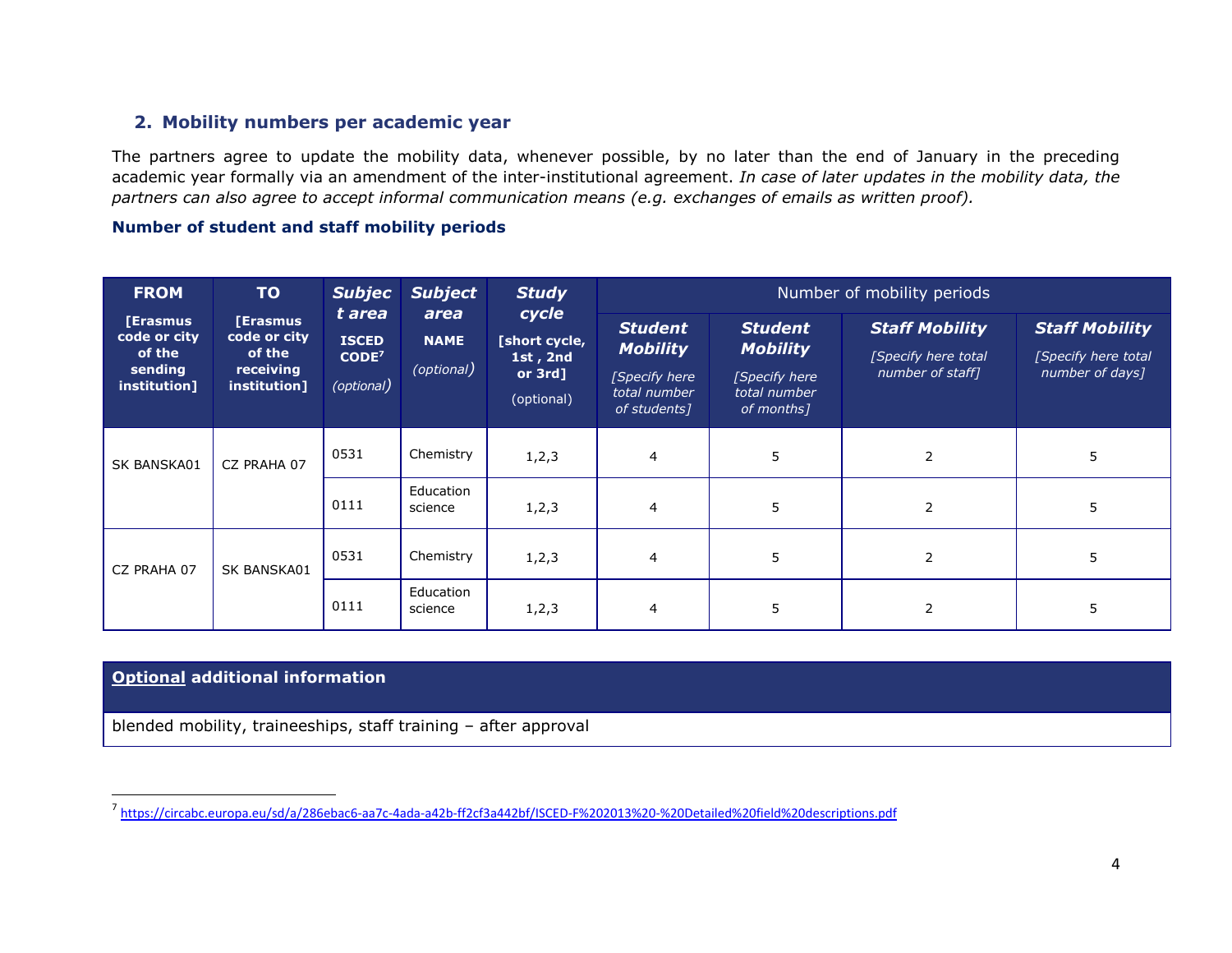## **3. Recommended language skills**

The sending institution, following agreement with the receiving institution, is responsible for providing support to its nominated candidates so that they can have the recommended language skills<sup>8</sup> at the start of the mobility period (see also section 5 "Preparation and Support").

| <b>Receiving</b><br>institution  | Subject area | Language<br>of | Language<br><b>of</b> |                                                                                                | <b>Recommended level</b>                                                                                  |  |  |
|----------------------------------|--------------|----------------|-----------------------|------------------------------------------------------------------------------------------------|-----------------------------------------------------------------------------------------------------------|--|--|
| <b>[Erasmus code or</b><br>city] | (Optional)   | instruction 1  | instruction 2         | <b>Student Mobility</b><br>[Minimum recommended level in<br>at least one of the languages: B1] | <b>Staff Mobility</b><br>[Minimum recommended level in at least<br>one of the languages for teaching: B2] |  |  |
| SK BANSKA01                      | CZ PRAHA 07  | English        | Czech                 | B2 in English, B1 in Czech                                                                     | B2 in English, B1 in Czech                                                                                |  |  |
| CZ PRAHA 07                      | SK BANSKA01  | Slovak, Czech  | English               | B1                                                                                             | <b>B2</b>                                                                                                 |  |  |

For more details on the language of instruction recommendations, see the course catalogue of each institution. The links to the course catalogue are provided in the first section*.*

**EXECTS**<br><sup>8</sup> For an easier and consistent understanding of language requirements, it is recommended to use the Common European Framework of Reference for Languages (CEFR):<http://europass.cedefop.europa.eu/en/resources/european-language-levels-cefr>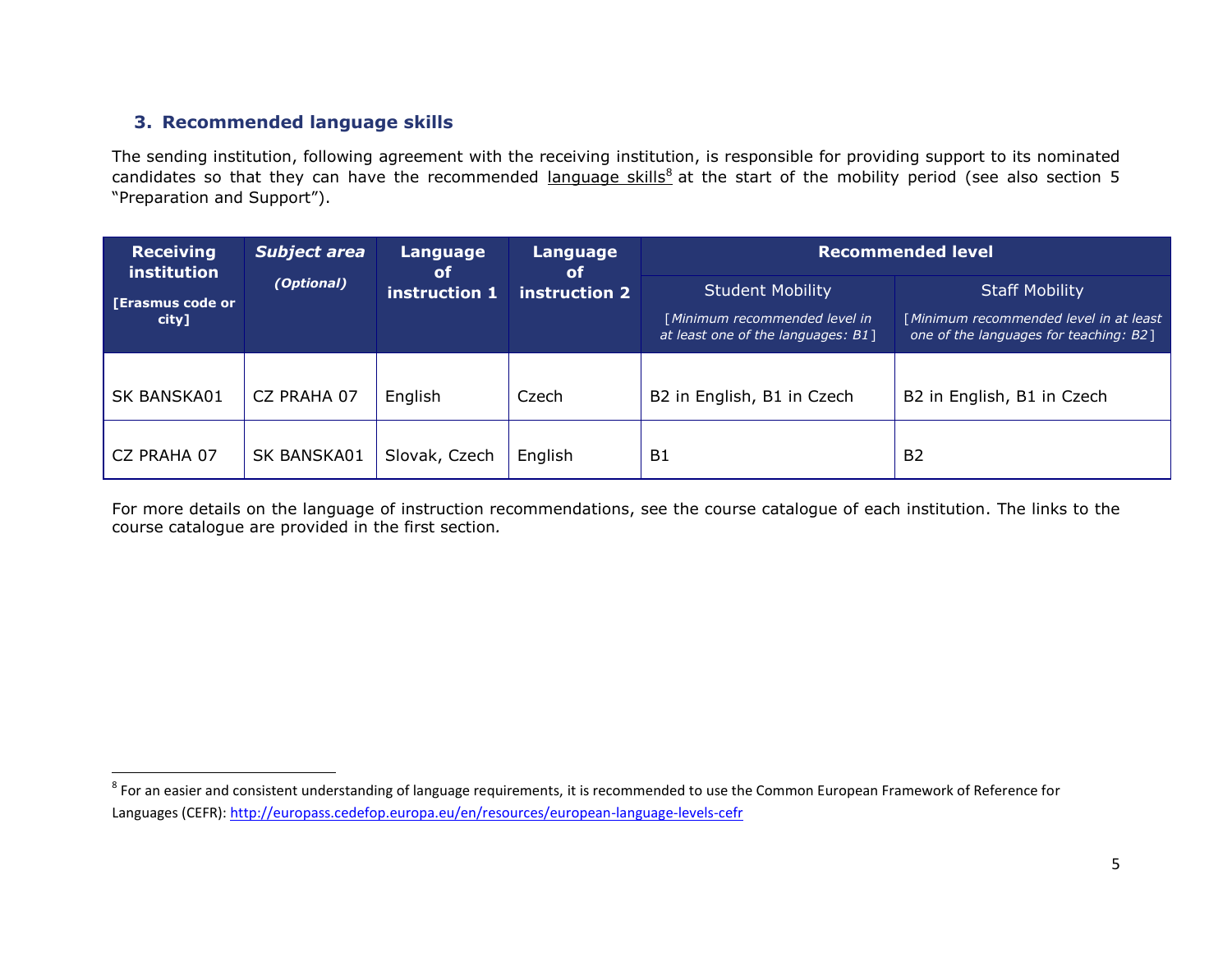## **4. Partnership arrangements: fees and organisational support funds**

In accordance with the Erasmus Charter for Higher Education, partners commit to charge no additional fees to students:

- In connection with the organisation or administration of their Erasmus+ mobility period. Any violation to this rule by the partners shall be brought to the attention of the National Agency and may lead to the termination of the participation in the project linked to this inter-institutional agreement, if no corrective measures are taken.
- For tuition, registration, examinations or access to laboratory and library facilities. Nevertheless, they may be charged small fees on the same basis as local students for costs such as insurance, student unions and the use of miscellaneous material.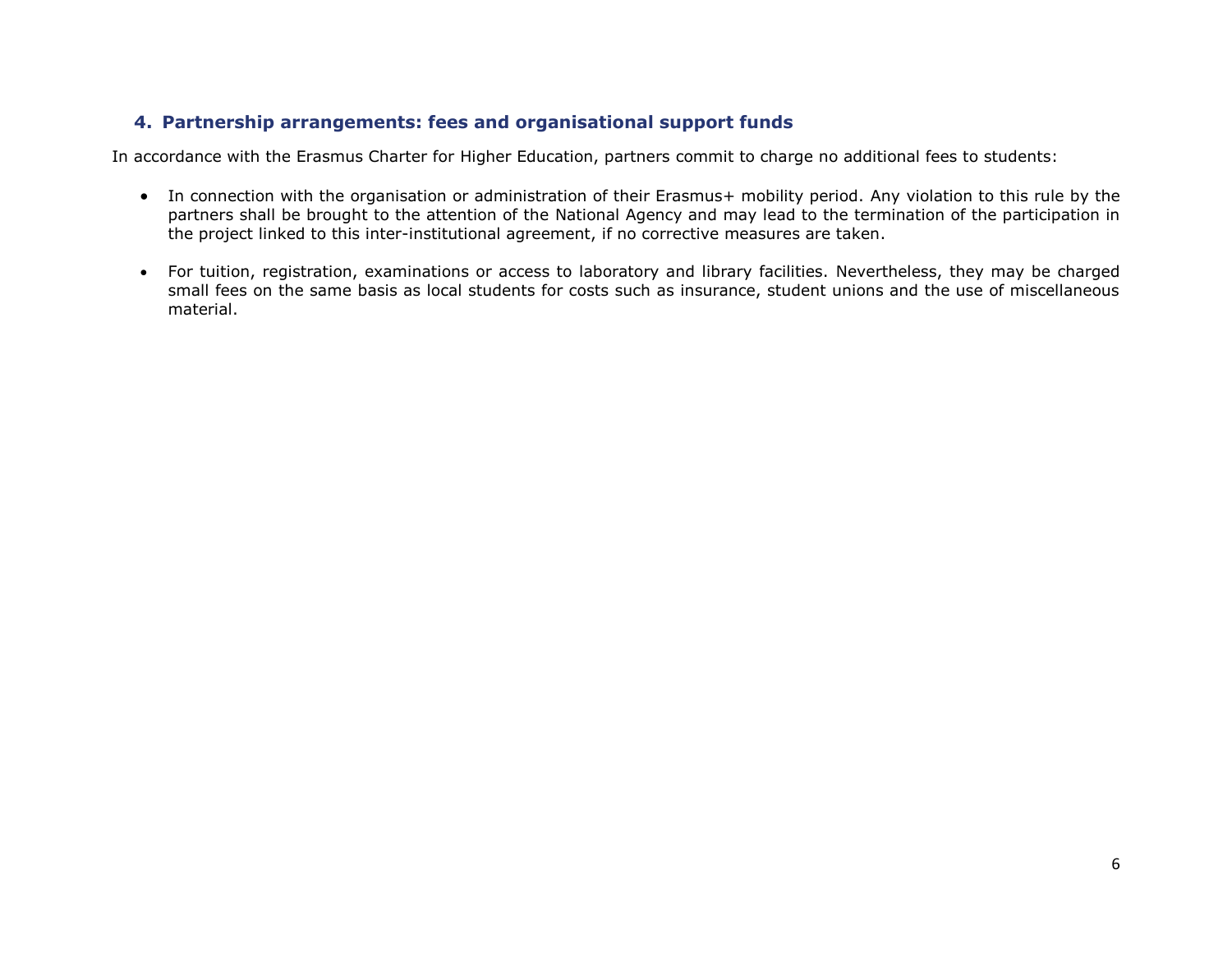#### **5. Outreach and Selection of participants: calendar, application procedure and requirements**

- Partners commit to doing outreach to participants with fewer opportunities to encourage their participation in the Programme and, where needed, agree on a common strategy to meet indicative inclusion targets.
- Partners commit to running selection procedures for mobility activities that are fair, transparent and documented, ensuring equal opportunities to participants eligible for mobility. The calls for applications must be public and an appeal procedure must be in place. Under no circumstances, shall applicants and selected participants incur any costs during application and selection procedures.
- In the case of student mobility, partners will ensure that other elements beyond academic merit are taken into account to ensure participation of students with fewer opportunities. Selection criteria and procedures must be clearly communicated in the call for applications.

| <b>Receiving institution</b><br>[Erasmus code or city] | <b>Term duration</b>                                                                                                                                                               | <b>Deadline</b> <sup>9</sup>                                                                                                   |
|--------------------------------------------------------|------------------------------------------------------------------------------------------------------------------------------------------------------------------------------------|--------------------------------------------------------------------------------------------------------------------------------|
| SK BANSKA01                                            | Winter Term: 15 June                                                                                                                                                               | Application and all documentation: 15 July                                                                                     |
|                                                        | Spring Term: 15 October                                                                                                                                                            | Application and all documentation: 15 Nov                                                                                      |
| CZ PRAHA07                                             | <b>Winter Semester:</b> from the end of September /<br>beginning of October to the middle of February<br><b>Summer Semester:</b> from the middle of February<br>to the end of June | <b>Nomination and application</b><br>deadline for winter semester<br>and full year:<br>$15th$ June (visa students: $31st$ May) |
|                                                        |                                                                                                                                                                                    | <b>Nomination and application</b><br>deadline for summer semester:                                                             |
|                                                        |                                                                                                                                                                                    | 31 <sup>st</sup> October (visa students: 15 <sup>th</sup><br>October)                                                          |

Applications/information on nominated students must reach the receiving institution by:

<sup>&</sup>lt;u>prease specify the deadline for each semester and</u>, if necessary, adapt to a trimester system.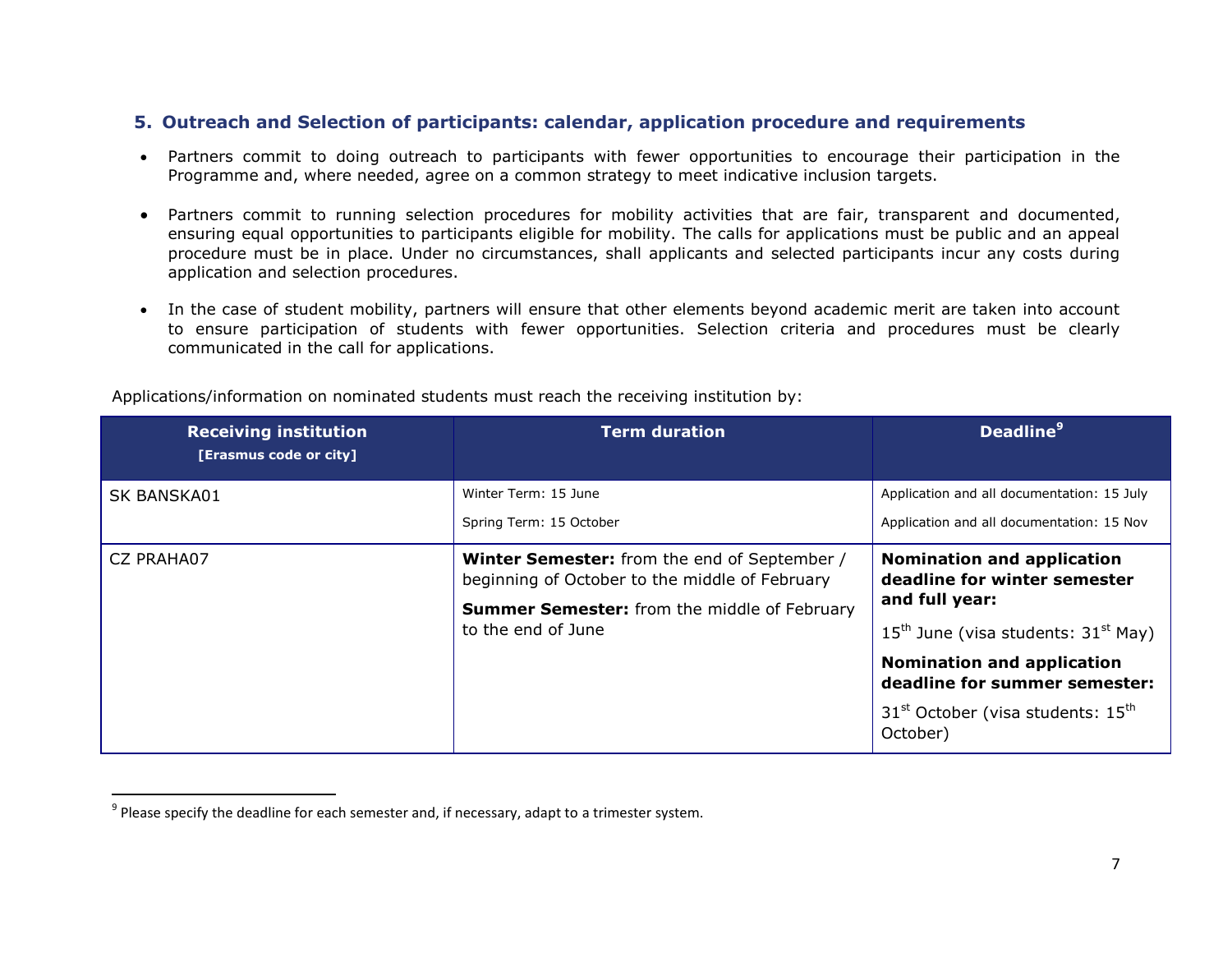The receiving institution will send its decision within 5 weeks and no later than 5 weeks.

The partners commit to have a fair, transparent, coherent and documented application and selection procedure outlined in their respective websites and regularly updated, together with the contact details of the relevant department:

| <b>Application procedure</b>                           |                                                                   |                                                                                                                       |  |  |  |  |
|--------------------------------------------------------|-------------------------------------------------------------------|-----------------------------------------------------------------------------------------------------------------------|--|--|--|--|
| <b>Receiving Institution</b><br>[Erasmus code or city] | <b>Contact details</b><br>(email, phone)                          | Website for information                                                                                               |  |  |  |  |
| SK BANSKA01                                            | Jana.hubacekova@umb.sk<br>+421 48/446 3116, 6724                  | https://www.umb.sk/medzinarodne-vztahy/som-zahranicny-student-i-<br>am-a-student-from-abroad/application-process.html |  |  |  |  |
| CZ PRAHA07                                             | Central level: Rectorate, European<br>Office, erasmus@ruk.cuni.cz | https://cuni.cz/UKEN-362.html                                                                                         |  |  |  |  |
|                                                        | <b>Faculty level:</b> Erasmus Office,<br>erasmus@natur.cuni.cz    |                                                                                                                       |  |  |  |  |

| <b>Selection criteria</b> |                                                                                                                                                       |                                           |  |  |  |  |
|---------------------------|-------------------------------------------------------------------------------------------------------------------------------------------------------|-------------------------------------------|--|--|--|--|
| <b>Requirement</b>        | <b>Details</b>                                                                                                                                        | <b>Website for information (optional)</b> |  |  |  |  |
| Academic requirements     | Number of ECTS credits (or equivalent) already<br>completed / current level of completion of studies<br>Subject area (ISCED code)<br><b>EQF</b> level | https://cuni.cz/UKEN-362.html             |  |  |  |  |
| CV                        |                                                                                                                                                       |                                           |  |  |  |  |
| <b>Motivation letter</b>  |                                                                                                                                                       |                                           |  |  |  |  |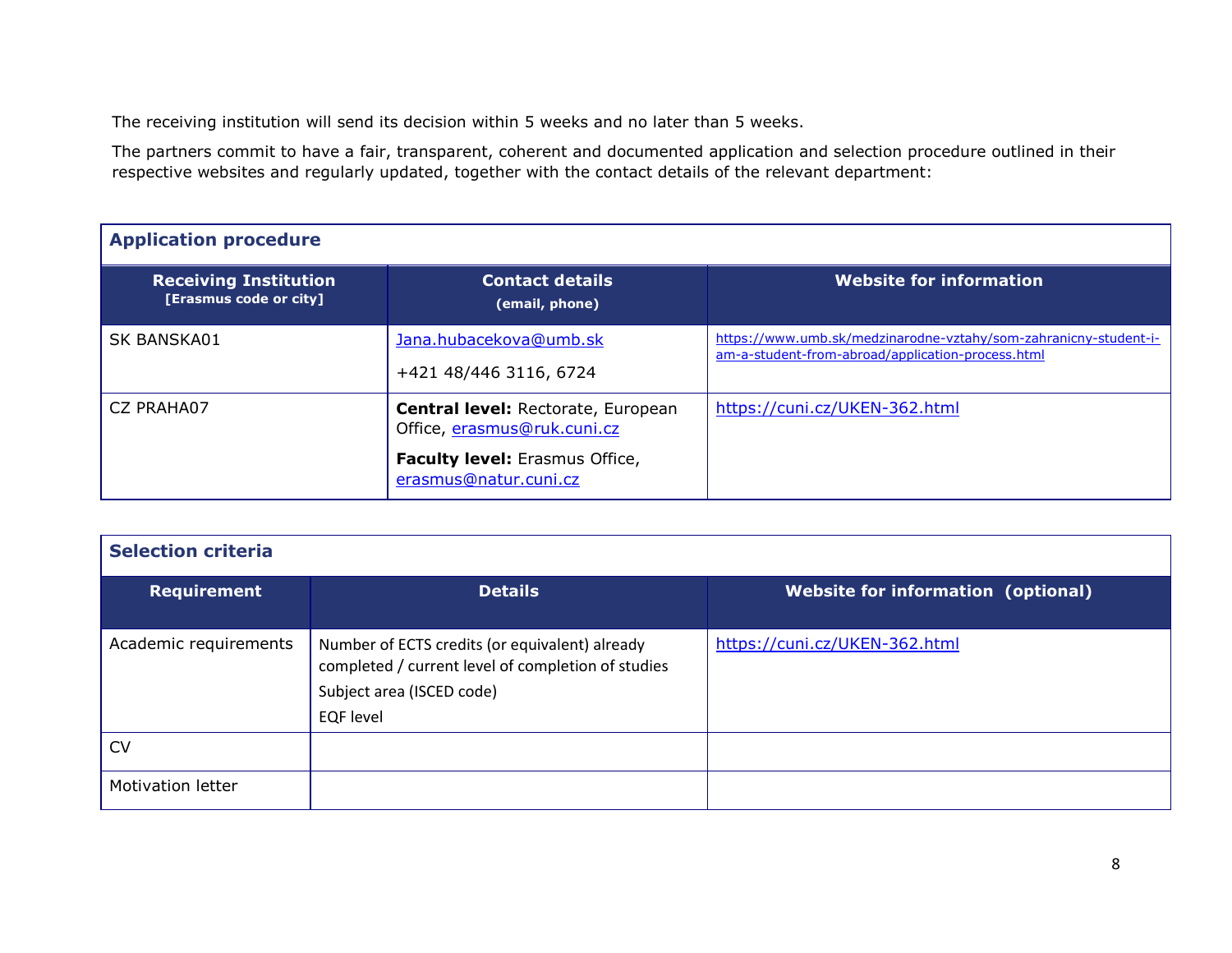| $^{\prime}$ Inclusion measures $^{10}$ | Targeted categories of participants with fewer<br>opportunities (see Erasmus+ Programme Guide)<br>To further enhance the inclusion dimension of KA171,<br>partners are encouraged to discuss indicative targets<br>during selection process. |  |
|----------------------------------------|----------------------------------------------------------------------------------------------------------------------------------------------------------------------------------------------------------------------------------------------|--|
| Other                                  |                                                                                                                                                                                                                                              |  |

## **6. Preparation and support**

 $\overline{\phantom{a}}$ 

The Higher Education Institution(s) in a Member State or associated third country commit(s) to:

- Ensure that students are aware of their rights and obligations as defined in the *[Erasmus Student Charter](https://ec.europa.eu/programmes/erasmus-plus/resources/documents/applicants/student-charter_en)<sup>11</sup> .*
- Arrange travels or provide a pre-financing of the grant to **reduce the costs that participants need to cover upfront**, to the extent possible.

All involved Higher Education Institutions commit to the following preparation and support measures. Information and assistance can be provided by the contact points and information sources in the table below:

 The receiving institution will guide incoming mobile participants in finding **accommodation**, according to the requirements of the Erasmus Charter for Higher Education. It is considered best practice to use the individual grant to pay for the deposit of dormitories.

<sup>10</sup> You may find the implementation guidelines of the **Erasmus+ and European Solidarity Corps Inclusion and Diversity Strategy** here: [https://ec.europa.eu/programmes/erasmus-plus/resources/implementation-guidelines-erasmus-and-european-solidarity-corps-inclusion-and-diversity\\_en](https://ec.europa.eu/programmes/erasmus-plus/resources/implementation-guidelines-erasmus-and-european-solidarity-corps-inclusion-and-diversity_en)

<sup>&</sup>lt;sup>11</sup> The Erasmus Student Charter is available here: [https://ec.europa.eu/programmes/erasmus-plus/resources/documents/applicants/student-charter\\_en](https://ec.europa.eu/programmes/erasmus-plus/resources/documents/applicants/student-charter_en)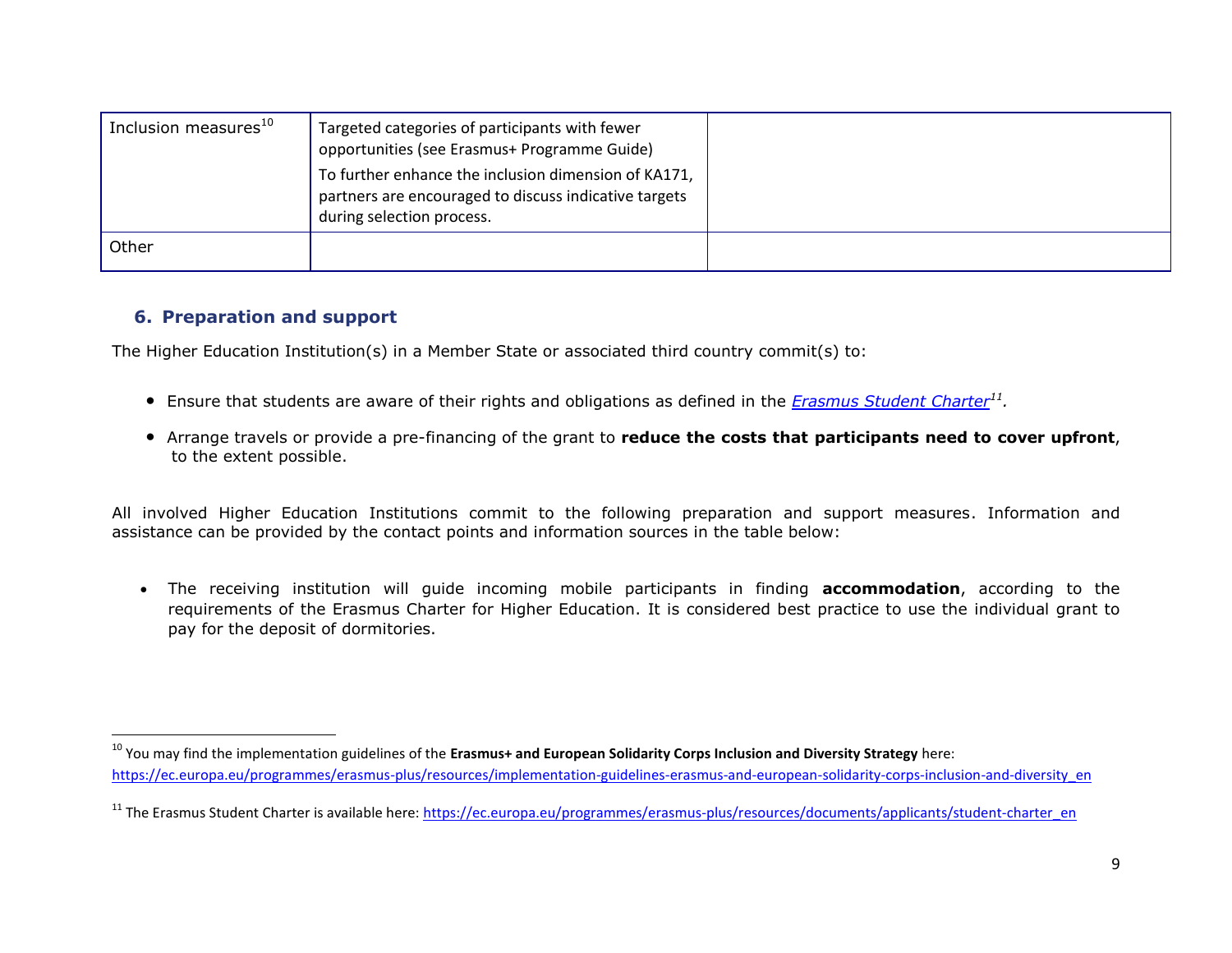- Ensure that outgoing mobile participants are well prepared for their activities abroad, including blended mobility, by undertaking activities to achieve the necessary level of **linguistic proficiency** and develop their **intercultural competences**.
- Provide assistance related to obtaining **visas**, when required, for incoming and outgoing mobile participants, according to the requirements of the Erasmus Charter for Higher Education and, if needed, use project funds in the most inclusive way to cover related costs partially or in full.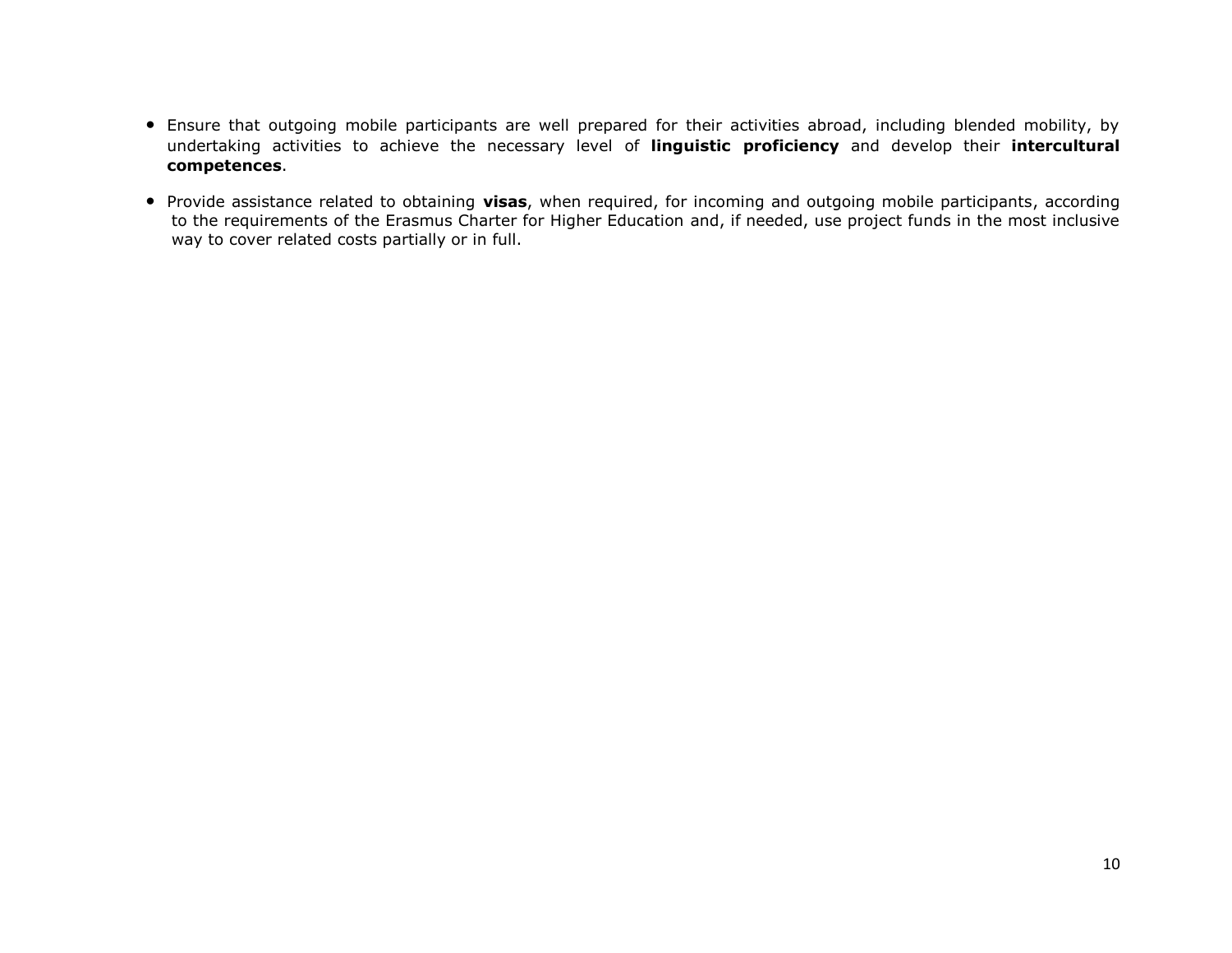- Provide assistance related to obtaining **insurance**, when required, for incoming and outgoing mobile participants, according to the requirements of the Erasmus Charter for Higher Education and use project funds in the most inclusive way to cover related costs partially or in full. The receiving institution will inform mobile participants of cases in which insurance cover is not automatically provided.
- The receiving institution will inform about the existence of relevant infrastructure and provide support to incoming **participants with fewer opportunities**.
- Provide **appropriate mentoring and support arrangements** for mobile participants, including for those pursuing blended mobility, as well as **integrate incoming mobile participants** into the wider student community and in the Institution's everyday life.
- Provide participants with their **grant as soon as possible upon arrival**, including if necessary a first payment using cash, check or similar to avoid delays linked to opening a bank account.
- The institutions commit to encourage participants to act as **ambassadors of the Erasmus+ Programme** and share their mobility experience, e.g. by providing information about the existence of Erasmus+ alumni networks, inviting former participants in promotion activities, etc.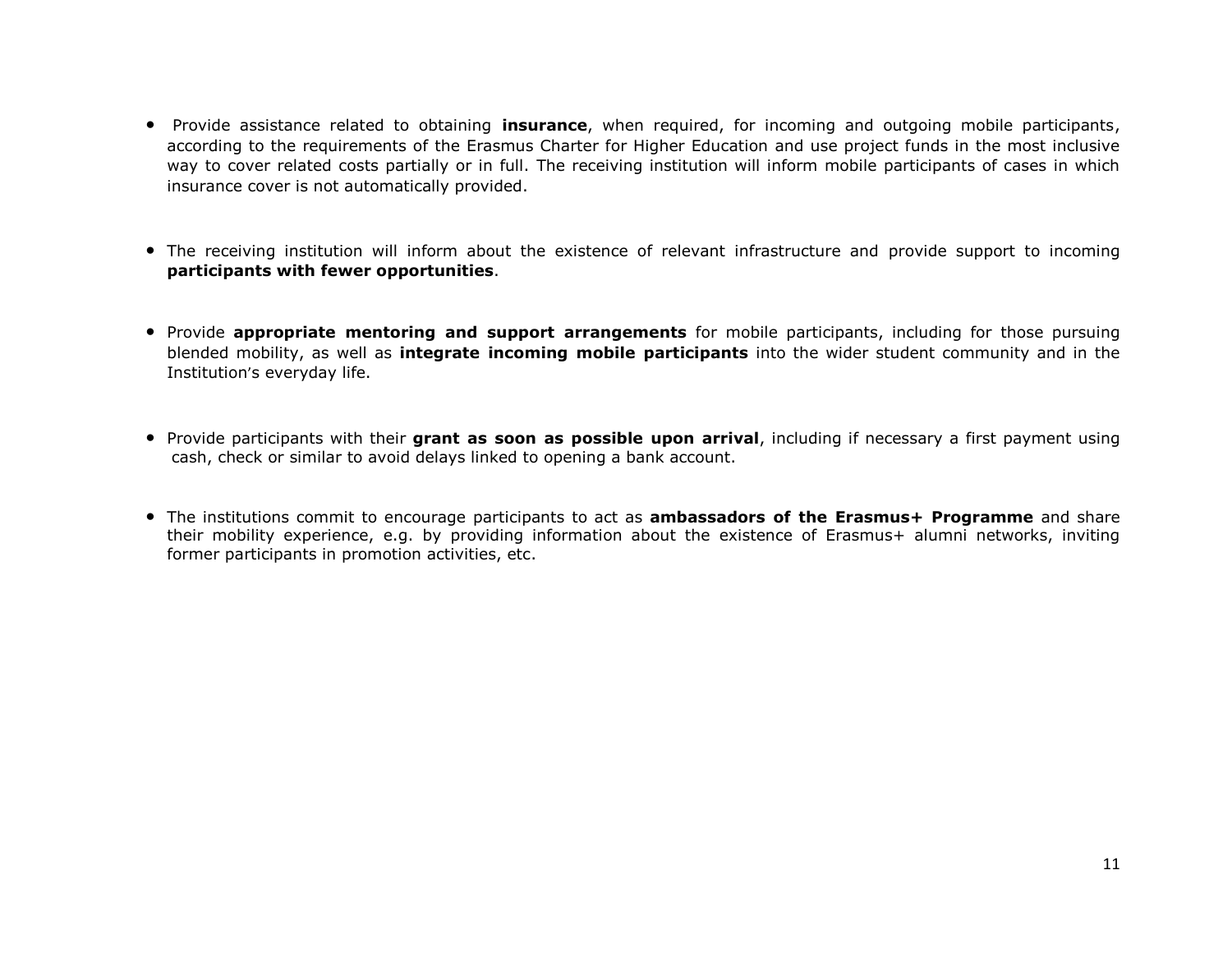| <b>Preparatory &amp;</b><br><b>Support Measures</b> | <b>Institution</b><br><b>[Erasmus</b><br>code or city] | <b>Contact details</b><br>(email, phone) | <b>Website for information &amp; arrangements</b>                                                                   |
|-----------------------------------------------------|--------------------------------------------------------|------------------------------------------|---------------------------------------------------------------------------------------------------------------------|
| Accommodation                                       | SK BANSKA01                                            | jana.hubacekova@umb.sk                   | https://www.umb.sk/en/student-life/accommodation-and-<br>boarding/accommodation-and-boarding.html                   |
| Visa                                                | SK BANSKA01                                            | jana.hubacekova@umb.sk                   | https://www.umb.sk/medzinarodne-vztahy/som-zahranicny-<br>student-i-am-a-student-from-abroad/visa-requirements.html |
| Insurance                                           | SK BANSKA01                                            | jana.hubacekova@umb.sk                   | https://www.umb.sk/medzinarodne-vztahy/som-zahranicny-<br>student-i-am-a-student-from-abroad/health-insurance.html  |
| Alumni information                                  | SK BANSKA01                                            | viera.pavlovicova@umb.sk                 | https://www.umb.sk/studium/absolvent/alumni-univerzity-mateja-<br>bela-v-banskej-bystrici/                          |

| <b>Preparatory &amp;</b><br><b>Support Measures</b>      | <b>Institution</b><br><b>[Erasmus</b><br>code or city] | <b>Contact details</b><br>(email, phone)                    | <b>Website for information &amp; arrangements</b>                                                                                                            |
|----------------------------------------------------------|--------------------------------------------------------|-------------------------------------------------------------|--------------------------------------------------------------------------------------------------------------------------------------------------------------|
| Accommodation                                            | CZ PRAHA07                                             | Charles University, European Office,<br>erasmus@ruk.cuni.cz | https://cuni.cz/UKEN-365.html                                                                                                                                |
| Language Support                                         | https://cuni.cz/UKEN-364.html                          |                                                             |                                                                                                                                                              |
| Visa                                                     |                                                        |                                                             | https://cuni.cz/UKEN-366.html                                                                                                                                |
| Insurance                                                |                                                        |                                                             | https://cuni.cz/UKEN-366.html                                                                                                                                |
| Inclusion of<br>participants with<br>fewer opportunities |                                                        |                                                             | https://cuni.cz/UKEN-370.html<br>e.g. available infrastructure for:<br>Reduced mobility or hearing/visual impairments,<br>students/staff with children, etc. |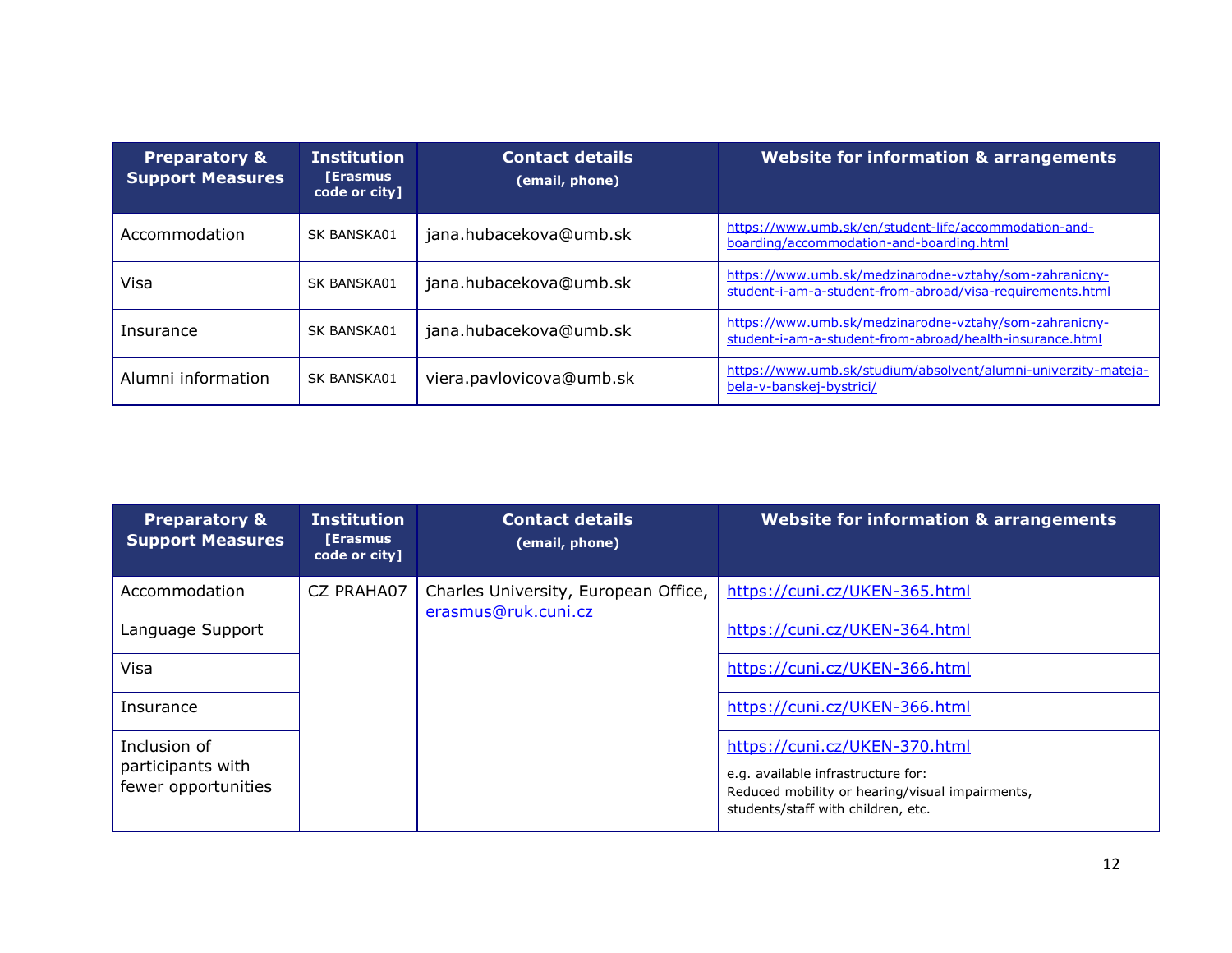| Mentoring          |  | Students are to contact their Erasmus faculty<br>coordinator to receive information on available<br>mentoring services at their host faculty.<br>https://cuni.cz/UKEN-199.html |
|--------------------|--|--------------------------------------------------------------------------------------------------------------------------------------------------------------------------------|
| Grant payments     |  | Students are to contact the coordinator in the<br>European Office of Charles University to receive<br>information on grant payments.<br>https://cuni.cz/UKEN-199.html          |
| Alumni information |  | https://cuni.cz/UKEN-9.html                                                                                                                                                    |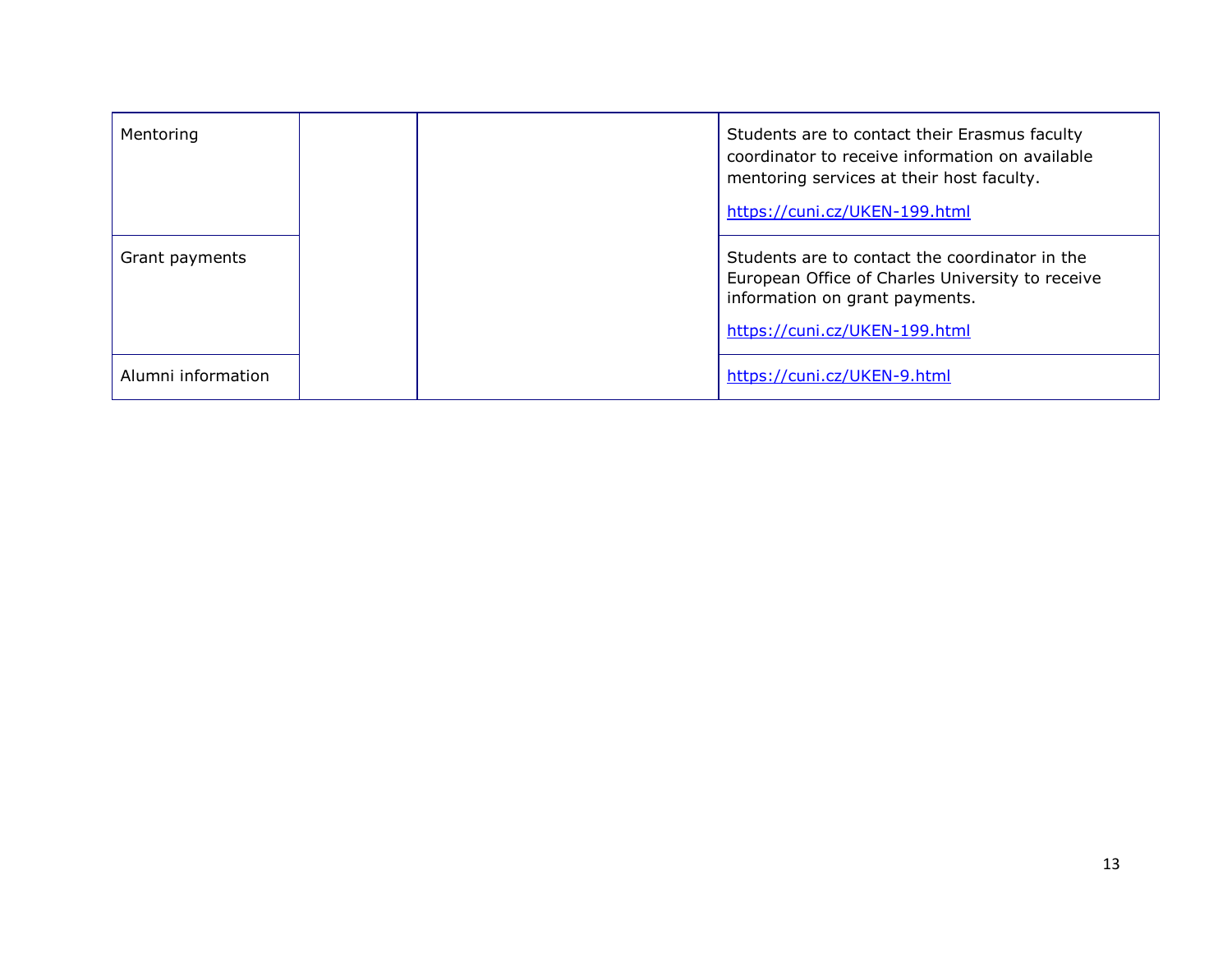# **7. Recognition**

Institutions commit to:

Ensure recognition for activities satisfactorily completed.

*[the European Credit Transfer and Accumulation System](https://ec.europa.eu/education/resources-and-tools/european-credit-transfer-and-accumulation-system-ects_en)*

- Ensure that student and staff mobility for education or training purposes is based on a learning agreement for students and a mobility agreement for staff validated in advance between the sending and receiving institutions or non-academic organisations and the mobile participants.
- Accept all activities indicated in the learning agreement, or according to the learning outcomes of the modules completed abroad, as automatically counting towards the degree, provided these have been satisfactorily completed by the mobile student.
- Partners commit to taking measures to ensure recognition of student and staff mobility upon their return, including:
	- o Providing incoming mobile students and their sending institutions with free-of-charge transcripts. The documents must be in English or in the language of the sending institution and containing a full, accurate and timely record of the achievements at the end of the mobility period.
	- o A Transcript of Records will be issued by the receiving institution no later than 5 weeks after the assessment period has finished at the receiving HEI.
	- o Providing staff with a certificate for the activities completed. It is recommended to issue a certificate towards the end of the mobility period.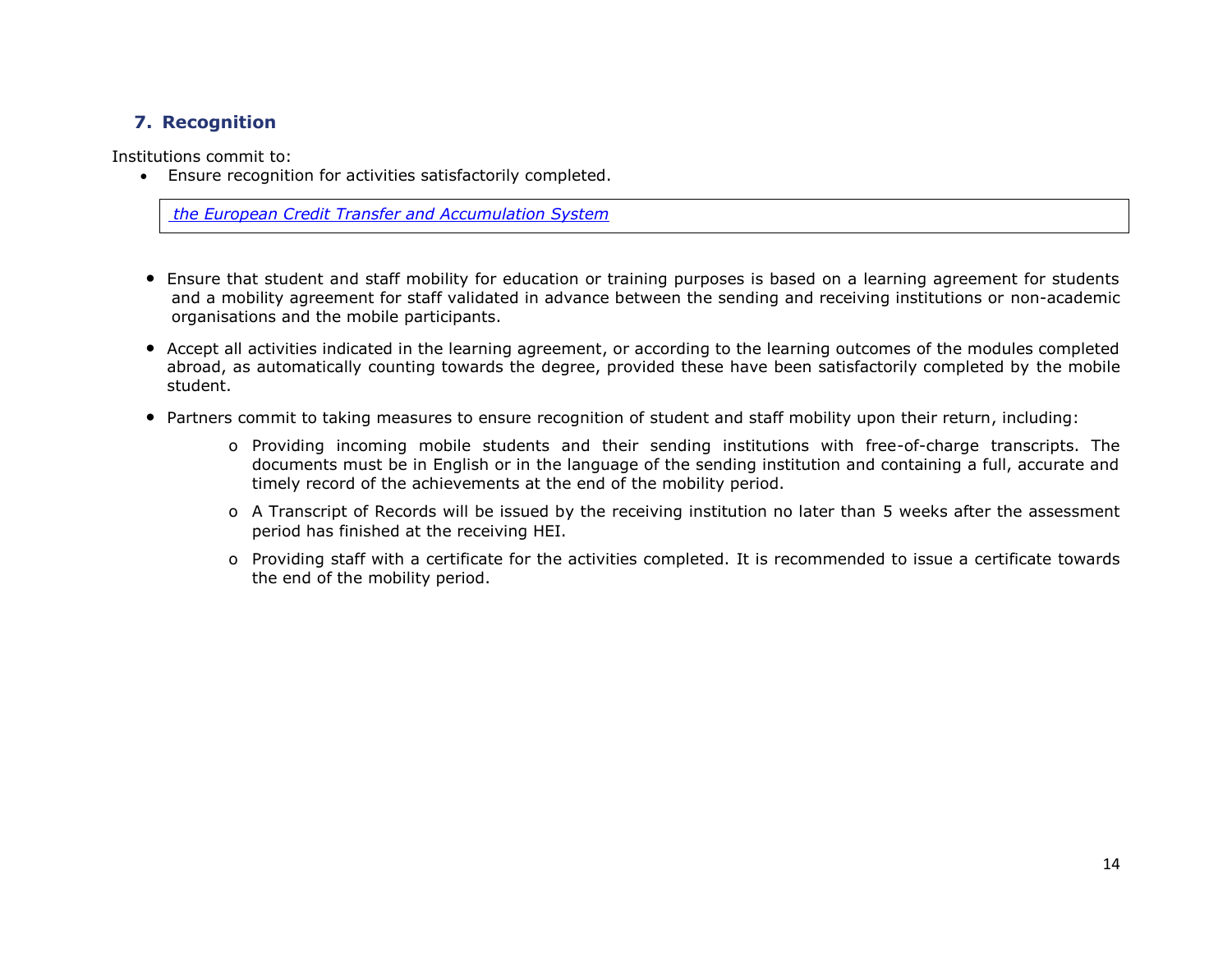## **8. Grading systems of the institutions**

It is recommended that receiving institutions provide the statistical distribution of grades or make the information available through [EGRACONS](http://egracons.eu/) according to the descriptions in the ECTS users' quide<sup>12</sup>. The table will facilitate the interpretation of each grade awarded to students and will facilitate the credit transfer by the sending institution.

| <b>Institution</b><br>[Erasmus code or city] | <b>EGRACONS</b><br>[If applicable] | <b>Website for information</b>                                            |
|----------------------------------------------|------------------------------------|---------------------------------------------------------------------------|
| SK BANSKA01                                  |                                    | https://www.umb.sk/en/international/erasmus/institutional-data-sheet.html |
| CZ PRAHA07                                   | In preparation                     |                                                                           |

#### **9. Any other information regarding the terms of the agreement (optional)**

#### **10.Termination of the agreement**

l

*[It is up to the involved institutions to agree on the procedure for modifying or terminating the inter-institutional agreement. However, in the event of unilateral termination, a notice of at least one academic year should be given. This means that a unilateral decision to discontinue the exchanges notified to the other party by 1 September 20XX will only take effect as of 1 September 20XX+1. The termination clauses must include the following disclaimer: "Neither the European Commission nor the National Agencies can be held responsible in case of a conflict."]*

 $^{12}$  The ECTS user's guide is available here: https://ec.europa.eu/education/resources-and-tools/document-library/ects-users-guide\_en